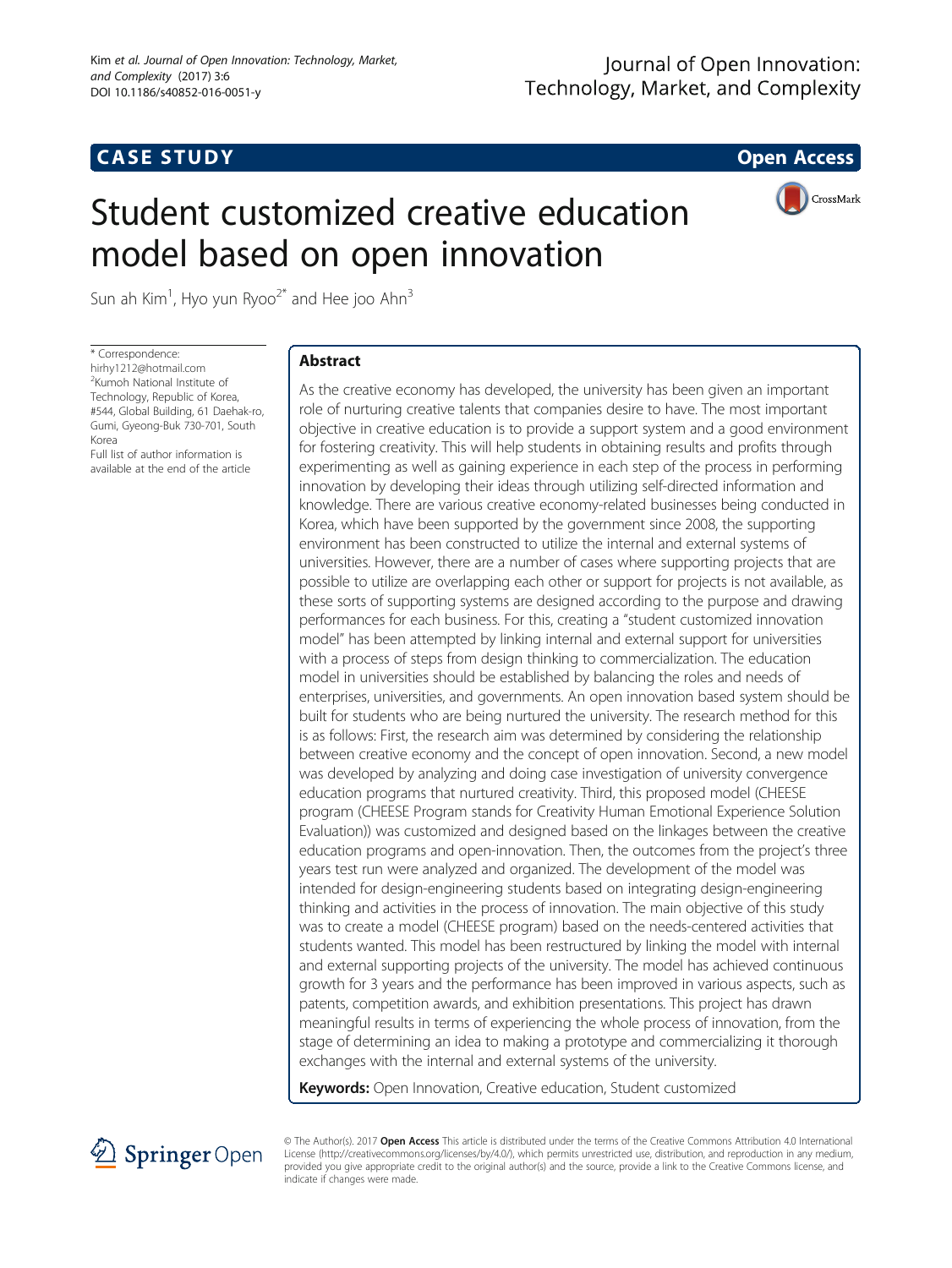#### Introduction

In his book The Creative Economy, the British business strategist John Howkins ([2002](#page-18-0)) predicted that creativity will invigorate the manufacturing, service, retail, and entertainment industries beyond the deficient development of information and software. In the case of Korea, the country has been industrialized within merely half a century, and has maintained economic growth by developing IT and digital-based knowledge and information with manufacturing industries. However, after the global economic crisis in 2008, Korea has stepped into a stage of sluggish development, and it became crucial to find a way to have alternative innovation within an existing industry basis. In 2013, the new Korean government has implemented the concept of 'the creative economy' in national strategies to solve these problems by developing services and contents that focused on creative convergence industries. This system was built to cooperate and support various spectrums, and clarify vital relationships between the government, enterprises, and universities. Students with competence and experience obtained through the overall innovation processes of commercializing creative ideas are ideal for the creative workforce which enterprises are looking for, and this transition of system will provide opportunities to reinforce national competitiveness as a result. In this paper, we will propose a "Students Customized Creative Education Model" based on open innovation by reconstructing internal and external systems of universities and support projects to foster creative talents suitable for the creative economy. Subsequently, we will analyze the performance results and discuss the direction of future development.

#### Research question

How can we create a way to drive student involvement in the innovation process of commercializing creative ideas?

#### Methods

The scope, content, and method of this study were as follows: First, through literature review, the current situation was examined based on concepts and relations of the creative economy and open innovation, and the need for a convergence education curriculum based on interests between enterprises, government, and universities was also reviewed. Second, a case study was carried out in other universities under the operation system of a creative convergence education curriculum, and its execution, including contents, configurations, and operating conditions was analyzed. Based on this research, the government's support projects from inside and outside the university and the non-government enterprise supports such as competitions were redefined, and the innovation process capable of commercializing creative ideas was constructed into the creative educational model. This new concept model was configured to compensate for the needs and outcomes of students as the main benefiters of education. Third, the proposed model, the CHEESE program, was used for upperclassman designengineering students at Kumoh National Institute of Technology, South Korea between 2013 and 2015. The comprehensive earnings and results from the extended case studies were analyzed. Through the analysis of theoretical studies, case studies, and results from the established model, the direction of future development for the specialized creative education curriculum was proposed (Fig. [1](#page-2-0)).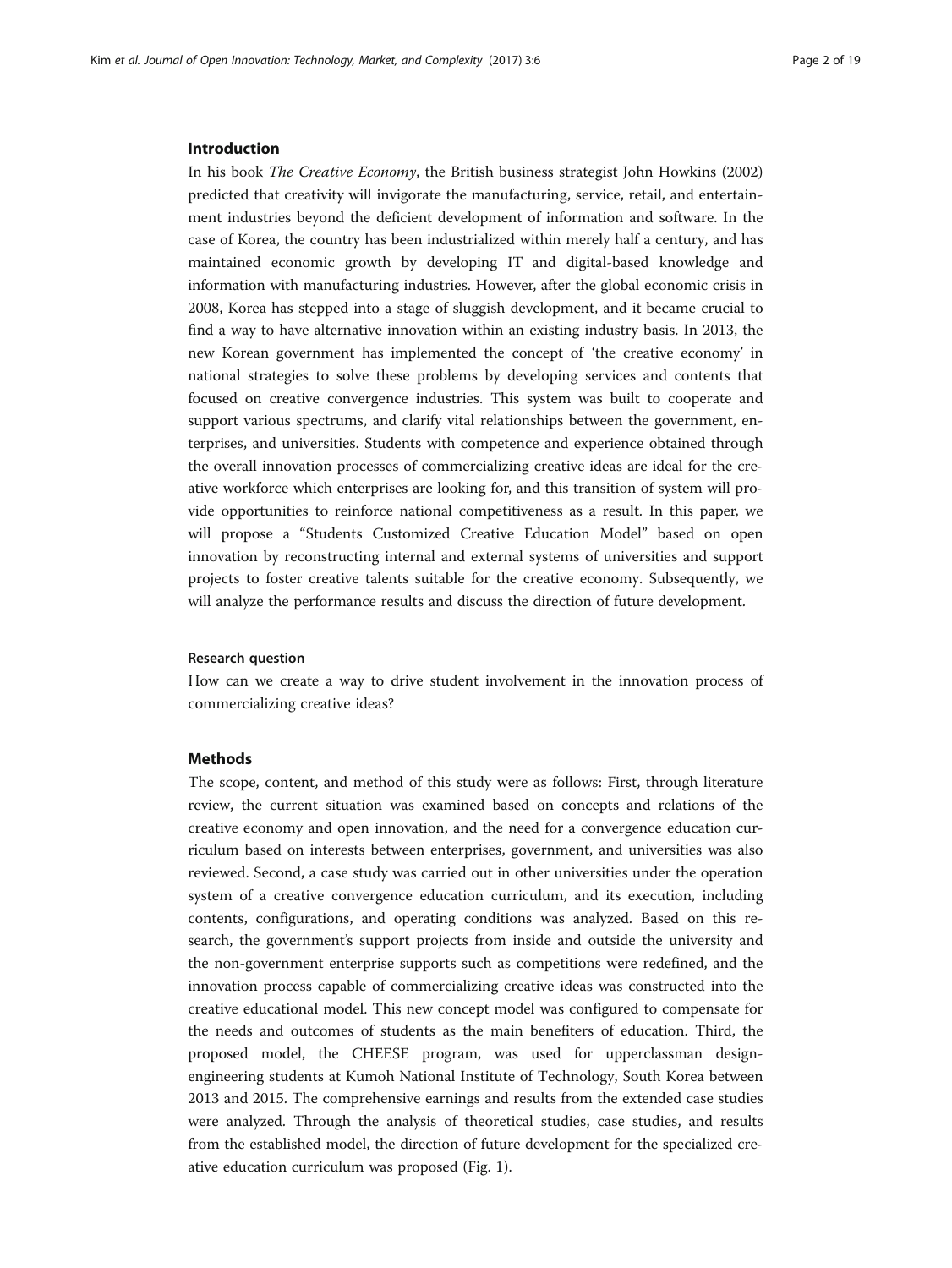<span id="page-2-0"></span>

# Literature review

#### Creative economy

The world economy is undergoing a crisis as it enters a serious low-growth era after the global financial crisis of 2007–08. The era-leading core growth-paradigm proposed new alternatives that focused on "value-oriented" in order to overcome these problems. Coy ([2000\)](#page-18-0) emphasized the emergence of a new economic system and defined the term "creative economy" to mean the economic structure where individual creativity, imagination, and ideas act as the key elements to generate social wealth. Lee ([2013](#page-18-0)) suggested that as the knowledge-based society was established in South Korea, the support and preparation for the creative economy era that consist of integrated and creative industries as pivots, are the growth engines to lead the full-fledged knowledge and information age effectively. Particularly in Korea, the government since 2008 has engaged in various support policies for the "creative economy" in the direction of the national administration (Table 1).

#### Open innovation

The traditional closed innovation paradigm is no longer operating in the management and development of creative economy. Chesbrough [\(2003](#page-18-0)) mentioned that "In the closed innovation paradigm, they are screened and filtered during the research process. Although there were many ideas, few of them were available outside the walls of these firms. He added that in a changing era, there will be more opportunities of practicing with consumers, beyond listening to the voice of consumers or judging the ideas within the enterprise. Also, in this process, Chesbrough ([2003](#page-18-0)) insisted that "the practice of learning (learning by doing)" is significant in open innovation.

In order to nurture the creative talents for a creative economic era, the universities should be aware the consumers are the students, who are the center of education. By

Table 1 Economic Paradigm of Republic of Korea (Lee [2013](#page-18-0))

| Classification     | Industrial Economy                             | Knowledge Economy                                 | Creative Economy                                    |
|--------------------|------------------------------------------------|---------------------------------------------------|-----------------------------------------------------|
| Period             | 70s-80s, Oil Crisis                            | 90s, IMF Currency Crisis                          | Global Financial Crisis                             |
| Growth Paradigm    | Industrialization                              | Informatization                                   | Creation                                            |
| Production Factors | Labor, Capital                                 | Knowledge, Information                            | Collective Intelligence<br>and Creativity           |
| Core Industries    | Heavy Chemical Industry                        | IT and Digital Industry                           | Integrated and Creative<br>Industry                 |
| Success Story      | Shipbuilding, Steel Products,<br>Petrochemical | Semiconductors, Information<br>and Communications | Smartphone, IT Convergence,<br>Korean-wave Contents |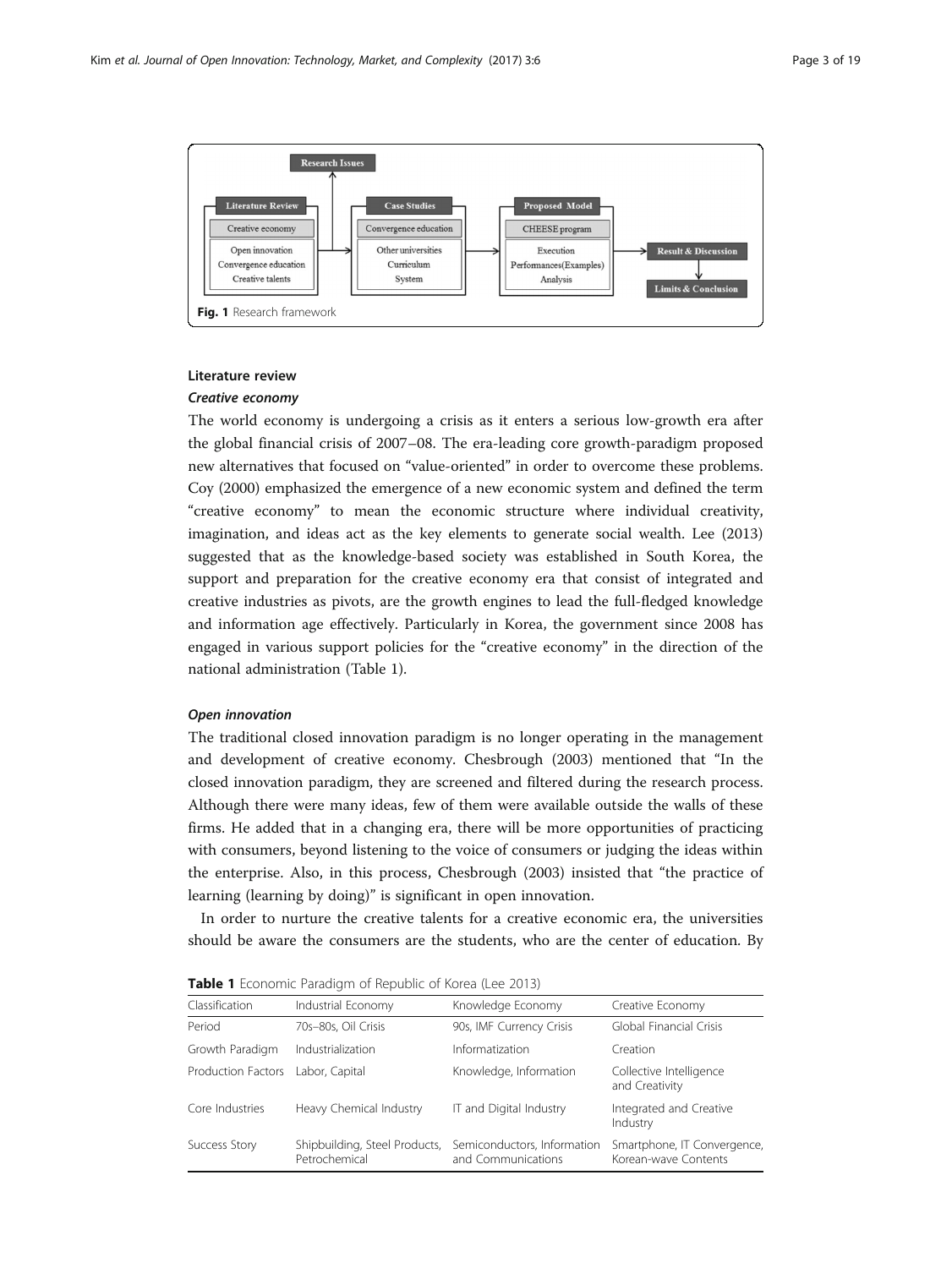considering the students as consumers of education, it is essential to understand what is required at each step in the process for the students who want to realize their own creative ideas. Likewise, this context applies to the industry's efforts in responding to rapidly changing markets. Kodama and Shibata [\(2015\)](#page-18-0) contended the importance of the consumer-centric approach by stating that "people don't know what they want until you show it to them. That's why I never rely on market research. Our task is to read things that are not yet on the page." Nho [\(2016\)](#page-18-0) insisted that "Open innovation is regarded as a crucial methodology for the growth of organizations such as universities and public research institutes as well as companies. Open innovation explains why knowledge sharing and cooperative work between in and out- bound of organizations are important." The scope of R&D consisting mainly of university professors with expertise is no longer research based, yet the concept is extending to the activities associated with business in the concept of R&BD (Research & Business Development). Increasingly, the university will be encouraged to transfer those ideas into innovative products, rather than basic research. Beyond the level of the scientific or foundational research conducted in the existing universities, the practical ideas which are appropriate for the market at the level of utilizing the foundation or companies' ideas will be needed in the short term. In order to actualize the learning environment through research and practice in the university, the role of the government and external companies are crucial. Chesbrough [\(2003\)](#page-18-0) stated that "In many industries today, the logic supporting an internally oriented, centralized approach to R&D has become obsolete. Useful knowledge is widespread in many industries, and ideas must be used with alacrity if they are not to be lost. These factors create the new logic of Open Innovation, which embraces external ideas and knowledge in conjunction with internal R&D. This logic offers new ways to create value, along with the continuing need to claim a portion of that value." In basic open innovation, external ideas and knowledge in conjunction with internal R&D were created and formed into the new logic and new value.

#### Fostering creative talents

With the aim of human resource development for the creative economy era, universities have played an important role. In order to attain the creative economy, Lee ([2013](#page-18-0)) created the countermeasures for each organization: companies, central government, local governments, university and research institutes, and the public. Above all, he argued that in universities, it is more important to strengthen the convergence program and groundwork of convergence human resource cultivation, as well as foundations. This means that the orientation and structure of university education have to be designed in accordance with the relevant formation of the balanced requirements and roles of universities, companies, and the government. In addition, Ortega and Bagnato ([2015](#page-18-0)) remarked that the university should be the generator of knowledge and indicated that "a university should not serve merely as a site for training human resources and course administrators, but needs to be a shaper of behavior and skills for the development of innovation with a direct impact on society." For the students, it is important to perceive the feasibility of the idea through practice of innovation process and fill the gaps between research and development, which are caused by the different goals. Yun, Lee, et al. [\(2016](#page-18-0)) observed the markets/industry as "many subjects whom we meet in markets pay more attention to business models than anything else", and "the necessity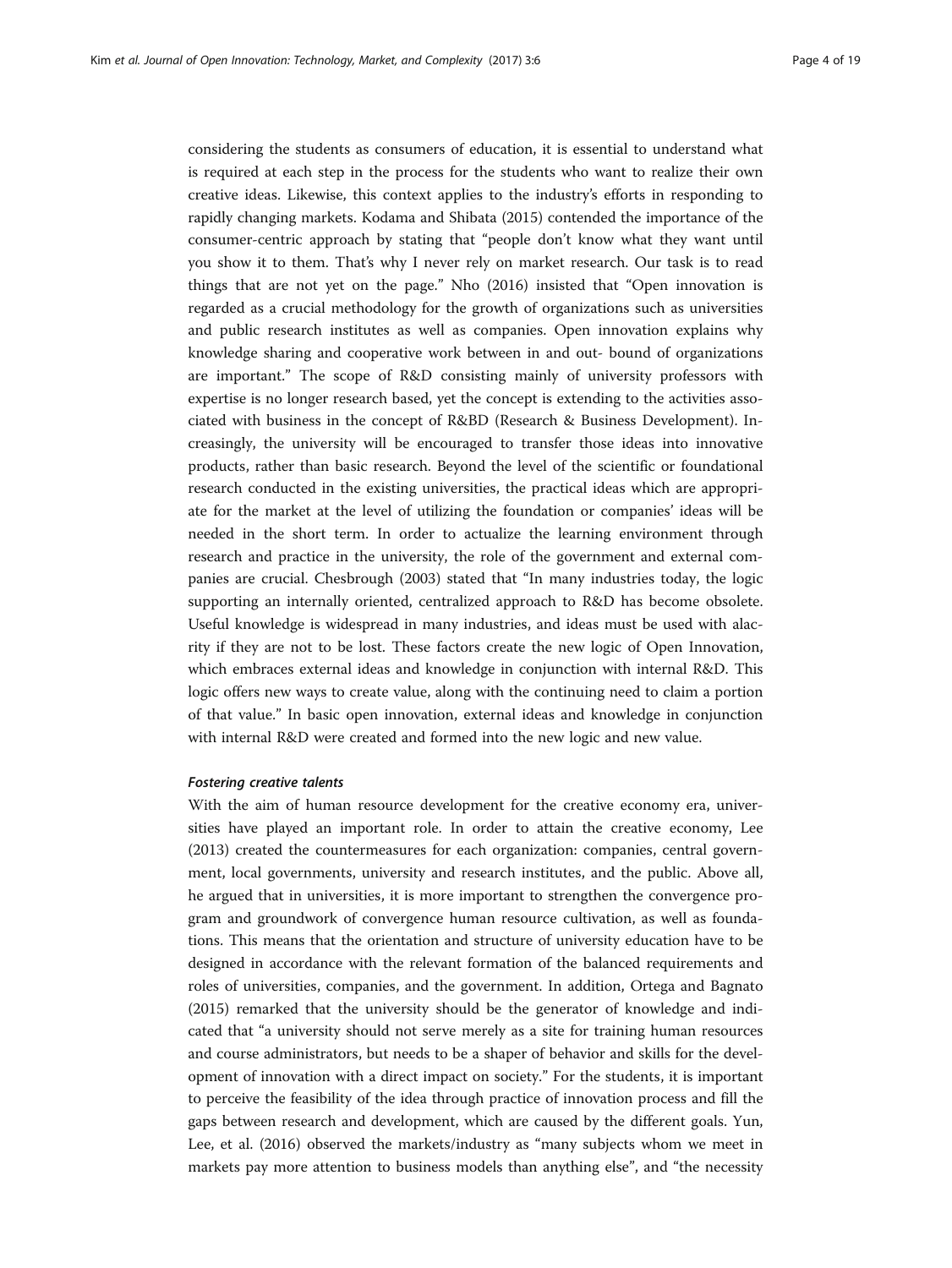of new business models for access to new markets and new business models created by the combination of technologies and markets is being intensified more than ever". These characteristics of markets support the purpose of fostering creative talents that student can penetrate a market more easily, especially whom with innovative/creative skills and potential ideas can be developed.

#### The importance of creative convergence education

Ito [\(2013](#page-18-0)), who works for the integrated education organization MIT Lab, asserted that "Creativity is difficult to achieve through the education based on existing manufacturing and mass production. It should be constructed that group and atmosphere to be creative, where interest and passion of students can be displayed." This is relevant to frequent attempts of operating university programs focused on Problem Based Learning (PBL), Wilkerson [\(1996](#page-18-0)). PBL, which started in McMaster University Medical School in Canada in 1960, believes that student-centered learning cultivates students' positive attitudes and confidence through a troubleshooting process where they face problems in a real context, which results in effective self-directed learning (Barrows [1996](#page-18-0)). Also, Yun, Yang, et al. [\(2016](#page-18-0)) mentioned "many pieces of knowledge that determine the amounts and qualities of individual humans' decision making and behaviors are of fundamental differences because of the variations among individuals, which are made through autonomous learning that surpasses humans' direct learning.". When students are able to utilize their knowledge and autonomous learning skills, students learn the way of finding the optimal solution by undergoing trials and errors, and by doing that individual students can reflect one's strong and weak points in terms of practices and time management. For students, as they are preparing to enter the society and industry field, the correlations between the industry and university are essential in terms of acquiring practical experiences and applying their knowledge at a working-level. But also for the industry and government, this method is beneficial in fostering talents to drive industrialization within a rapid globalization and technological evolution (Etzkowitz [1997](#page-18-0)). In summary, the three fields must be linked to form a virtuous circle structure to provide the dynamics of the creative economy. In order to foster students' creative talents, convergence education based on concept of open innovation (system supported by internal/external exchanges) should be achieved, which will eventually develop students' creativity. Creative economy becomes the background for active exchanges in each field (Fig. [2](#page-5-0)).

#### Limitation of previous research on student education

As studied above, previous research has focused on the effects of education itself rather than focusing on students who are consumers of education. Therefore, this study focused on autonomous activities and processes of students who are major consumers of education beyond the scope of pedagogical research. This is a result of planning and operating a program that reflects reality, which is a differentiated characteristic of this paper, and it is meaningful to establish a reality-oriented activity into academics.

## Case studies: creative convergence education program

Domestic and international institutions systemically promote various policies by maintaining a system to lead and prepare for the flow of convergence, for example, between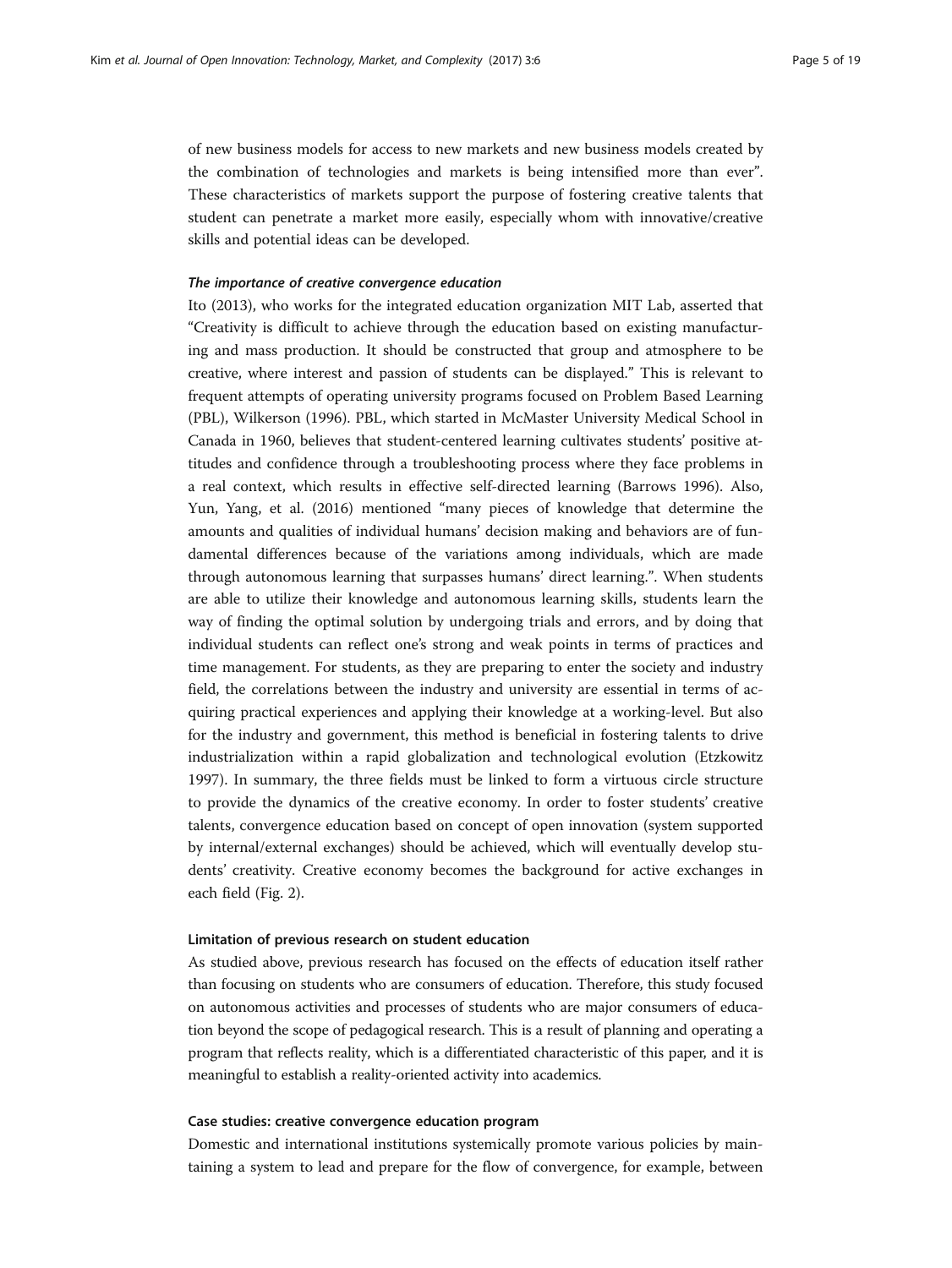<span id="page-5-0"></span>

technology, liberal arts, and design, which is happening all across the industries. In particular, design is considered to be the core branch to lead the convergence flow of the creative economy and a number of plans are being prepared to utilize them in various fields. The design for advanced countries, from a convergence aspect, is an important factor that commercializes the idea and makes user-centric products. Therefore, realizing that design capabilities that support the infrastructure is essential, they are introducing policies to develop design skills (Europe 2020 flagship initiative innovation union, [2010](#page-18-0)). Thus, the convergence of university education is becoming more essential in order to support the activity of an institute that is based on a convergence policy, which is the essential way to prepare for the upcoming future. Recently, training creative convergence talent is a major issue in education, and to achieve this, design related convergence education is mainly being operated by Korea, which emphasizes the convergence of science, technology, and the arts. There are also a number of programs overseas being operated such as D-School in Stanford University and the Double Master's Joint Course, MA &MSc from King's college London due to an early realization in the importance of creative convergence education, and has achieved effective results. In the case of Korea, Education courses operated by universities such as Seoul National University and UNIST gets supported Through National supported program called 'convergence design universities promotion business'.

As comparative research shows in Table [2,](#page-6-0) the curriculum of design-oriented creative convergence education at six domestic and foreign universities usually takes place in postgraduate studies based on major courses. Seoul National University in Korea has attempted to operate design-oriented creative convergence courses in their undergraduate program. This indicates that creative convergence education should be proactively executed in the early stage, and suggests the extended possibility of the curriculum to be established within undergraduate courses.

# Analyzing CHEESE program in open innovation

The CHEESE Program is a volitional program that specializes in engineering manpower training for advanced undergraduate design-engineering students. This program started in 2013 and is still being run in 2016. The CHEESE program is based on the engineering and design amalgamated creative education process model, where experience and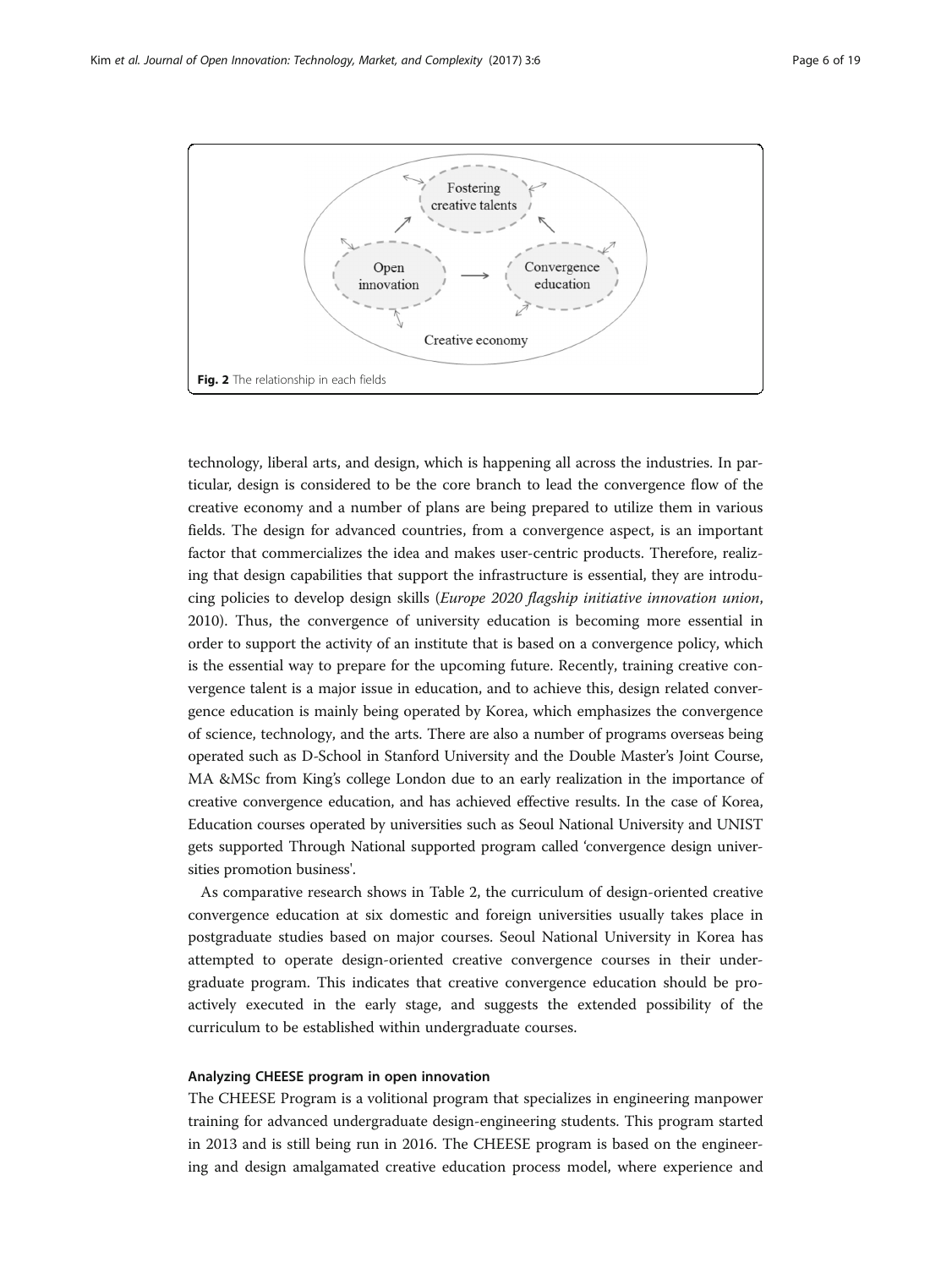| (Nation) University<br>and Major                                                                                                        | Target and Semester                                                                                                                                                                                               | Major Configuration                                                                                                                                                                                                                                                                                                                                                                    | Operation                                                                                                                                                                                                                                                                                                                                                                          |
|-----------------------------------------------------------------------------------------------------------------------------------------|-------------------------------------------------------------------------------------------------------------------------------------------------------------------------------------------------------------------|----------------------------------------------------------------------------------------------------------------------------------------------------------------------------------------------------------------------------------------------------------------------------------------------------------------------------------------------------------------------------------------|------------------------------------------------------------------------------------------------------------------------------------------------------------------------------------------------------------------------------------------------------------------------------------------------------------------------------------------------------------------------------------|
| $1$ (USA)<br>Massachusetts<br>Institute of<br>Technology<br>Media Lab<br>(master of<br>science degree<br>in media arts<br>and sciences) | (postgraduate course)<br>Master/PhD<br>* Students who have<br>completed master<br>degree in other<br>schools; their PhD<br>will be decided<br>according to the<br>result of Master<br>performance in<br>media lab | (Postgraduate course)<br>Compulsory to take<br>chemistry or physics as<br>major, focused on class<br>meeting and individual<br>oriented research,<br>possible to audit classes<br>such as Harvard, MIT,<br>MFA, Massart, Thesis<br>(PhD course) research<br>project                                                                                                                    | - Process: Imagine- > Create-<br>> Experiment > Reflect<br>- Engineering, Physics,<br>neuroscience, architecture,<br>design based convergence<br>education<br>- Academic system and<br>support from enterprise<br>- Venture related class<br>and start-up support                                                                                                                  |
| $2$ (USA)<br>Stanford University<br>d. school                                                                                           | (Postgraduate course)<br>Master<br>4 times a year of open<br>admission system                                                                                                                                     | - Comprehensive design<br>studio and creative<br>innovation based major<br>- Boot camp, pop-up<br>class, among others                                                                                                                                                                                                                                                                  | - Design, engineering,<br>education, society,<br>management, biology,<br>industry based<br>convergence education<br>- Debate, performance<br>based class<br>- Design and industry-<br>university project                                                                                                                                                                           |
| 3 (UK)<br>Royal college<br>of art<br>Innovation Design<br>Engineering, IDE                                                              | Double Master's Joint<br>Course (two years),<br>MA (RCA) & MSc<br>(Imperial College<br>London)                                                                                                                    | - Disruptive Market<br>Innovations<br>- Experimental Design<br>-Group & Solo project<br>- Critical & Historical Studies                                                                                                                                                                                                                                                                | - Postgraduate Student<br>Loan of up to $£10,000$<br>per course - workshop,<br>seminar, student teaching<br>workshop industry-<br>university project<br>- Prototype production<br>support                                                                                                                                                                                          |
| 4 (Germany)<br>Technische<br>Universität<br>München<br>Master of<br>Industrial Design                                                   | (Postgraduate course)<br>industrial design<br>curriculum has been<br>provided to variety of<br>majors such as<br>architecture, machinery,<br>information, business<br>engineering Administration                  | - Design theory &<br>multidisciplinary<br>related field<br>- Project: Design-utilized<br>product, service and<br>brand development<br>- Personal research<br>and thesis at<br>systemic level                                                                                                                                                                                           | - Modular education<br>(Diploma course students<br>& Master course students<br>participated)<br>- Utilize methodology<br>such as theory, seminar,<br>research<br>- Focused on company<br>experience and<br>understanding through<br>project and internship                                                                                                                         |
| 5 (South Korea)<br>Seoul National<br>University<br>Integrated Creative<br>Design<br>Interdisciplinary<br>program                        | (Undergraduate)<br>40 students a year,<br>More than 3 semesters<br>registered to students<br>who are assigned to<br>selected undergraduate<br>major, obtaining certain<br>grade                                   | - Compulsory program<br>of integrated creative<br>design (selected<br>undergraduate:<br>recommend students<br>who are assigned to<br>Design, Management,<br>Mechanical and<br>Aerospace Engineering,<br>Industrial Computer<br>Engineering, Architecture,<br>Electrical Engineering,<br>Consumer Pedology,<br>Psychology, Clothing<br>department chooses<br>interdisciplinary program) | - Government expenditure<br>supported program which<br>has been established<br>in 2009<br>- Team teaching and team<br>work focused education<br>- Supports foreign internship<br>and training by creating<br>industrial oriented<br>education environment.<br>- Opportunity to attend<br>workshop, group activity<br>seminar, conference,<br>exhibition and entry<br>fee supported |
| 6 (South Korea)<br><b>UNIST</b><br>Postgraduate<br>School of Design<br>Convergence<br>specialty                                         | (Postgraduate)                                                                                                                                                                                                    | - 4 Phase project-based<br>integrated Univ-Industry<br>Cooperation courses<br>- Design & Engineering<br>Integrated Project,<br>Master Graduation<br>Project                                                                                                                                                                                                                            | - Creativity/convergence/<br>globalization<br>- Research facility<br>- Project to exchange<br>actively with foreign<br>universities<br>- Supports industry<br>internship and start-up<br>training                                                                                                                                                                                  |

<span id="page-6-0"></span>Table 2 Case study of creative convergence education program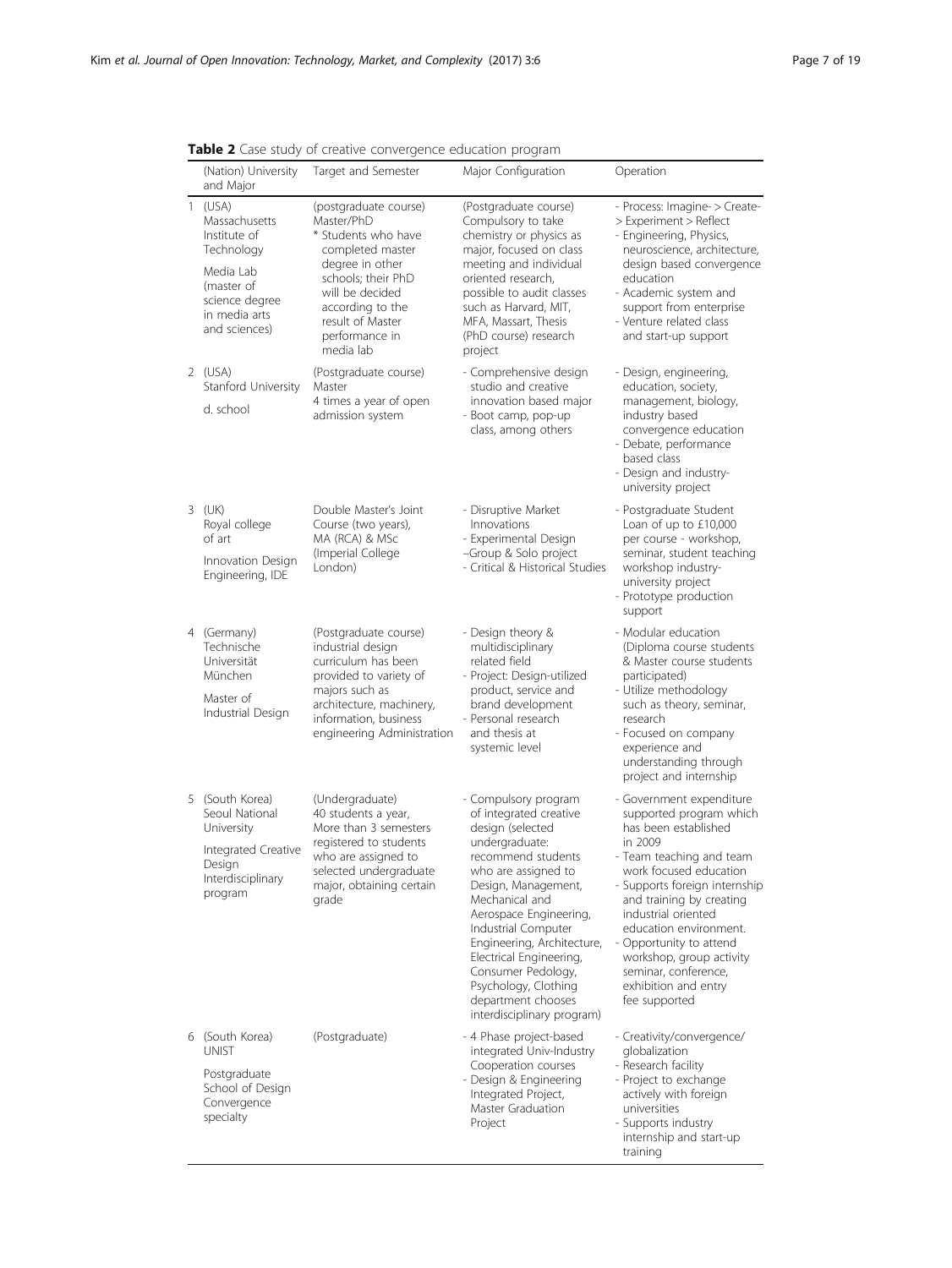the learning of integrated creativity are linked with patents, open exhibition, and commercialization with results that were gained through the design engineering convergence process from research, idea, design, prototyping, and evaluation. This open innovation concept based model has a goal of providing an entrepreneurial spirit and giving students an opportunity to try commercialization by having students to share their ideas and link them with internal and external supports. This program has realigned the student-centered process and related systems to utilize various systems, which have been supported from the university's internal and external support as part of training the creative manpower to have an entrepreneurial spirit, which is suitable for the creative economy era. Furthermore, this program was created to supply material and environmental support, short-term outcomes and rewards, and various experiences that consider the students' specialty and circumstances (Table 3).

On the left hand side of Fig. [3,](#page-8-0) we can see the previous situation before the CHEESE program was executed, where each project was operated independently and the students received support from enterprises of different purposes such as manpower training, industry-university cooperation, and authentication business. We defined this as a closed innovation system. Since this system was not systemically linked between the supporting systems in one flow, temporary performance was derived as an outcome, yet it was difficult to consolidate the outcomes efficiently and effectively. In contrast, in an open innovation system, which is used in the CHEESE program, the relocated configuration based on existing support projects focuses on student-centered activities with consistency and persistency, where the quality and educational effectiveness of outcomes can be improved. For the students, it is important to perceive the feasibility of the idea at every step of practice throughout the entire innovation process to fill the gaps between research and development that are caused by the different goals (Fig. [4\)](#page-8-0).

According to Oganisjana [\(2015](#page-18-0)), 11 necessary requisites (experience, knowledge, advice, problem solving, new ideas, other view of life, creativity, inspiration & motivation, critical thinking, creation, support, intergenerational awareness, new opportunities) for convergence exchange inside of the university (entrepreneurs, students, university education) have been extracted from the students' position and, apparently, these requisites are worthwhile for an open innovation environment and intergenerational collaboration. As indicated in the diagram below, these requisites can be reclassified to the necessary requisites for the CHEESE program. These requisites also

| Concept in Open innovation        | - Open innovation-based CHEESE program has a goal of development<br>design in product, service, and system through ideation, visualization,<br>prototype manufacturing, evaluation, and commercialization.                                                                                                                                                |
|-----------------------------------|-----------------------------------------------------------------------------------------------------------------------------------------------------------------------------------------------------------------------------------------------------------------------------------------------------------------------------------------------------------|
| Features in Open innovation       | - Process that aims for design and technology convergence.<br>- Progress based on process participants' curiosity, open mind,<br>and volition.<br>- Learn some necessary requisites for capability, such as attitude,<br>skills, and knowledge<br>- Internal/External supporting in open innovation                                                       |
| Implications from Open innovation | - Includes applying for patent/intellectual property rights and<br>registration process in early stage of process.<br>- Considers commercialization with practical results such as awards<br>and applying for patents and foundation.<br>- Short-term compensation in connection with internal and external<br>support programs for results at each stage |

| Table 3 Definition of CHEESE program in Open innovation |  |  |  |
|---------------------------------------------------------|--|--|--|
|                                                         |  |  |  |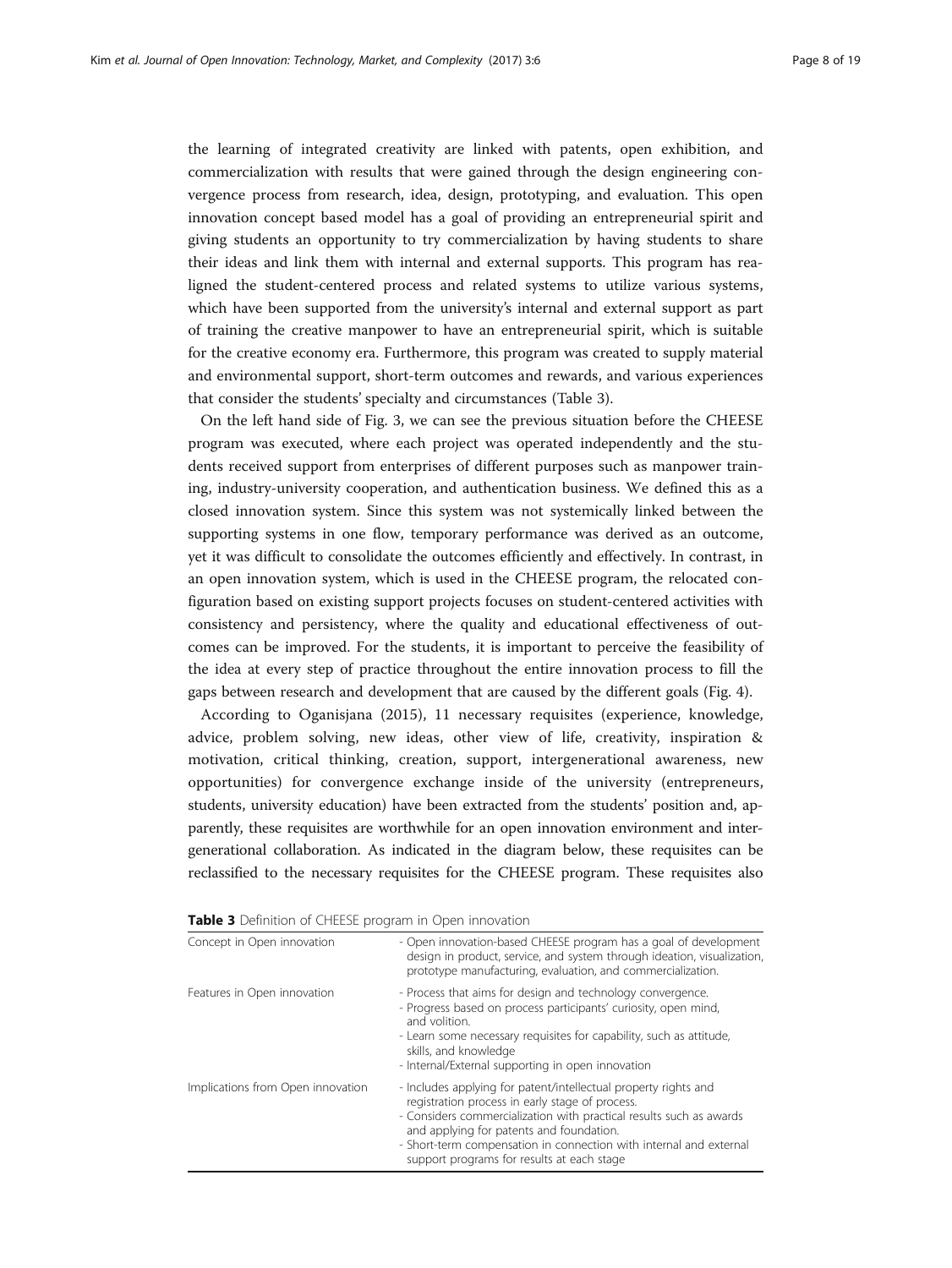<span id="page-8-0"></span>

share the same context of students' needs and valuable elements that the program tries to offer (Table [4](#page-9-0)).

Internally, typical projects supported inside the university include the ACE and LINK projects, which is Advancement of College Education and Leaders in Industry-University Cooperation. ACE is a government supported project that is trying to create "good teaching universities". The project selects universities that have distinct features and competitiveness in order to create an outstanding model, which is diverse and pacesetting in undergraduate education, which realizes an ideology in establishing the university's vision and ideal "man of ability". The project also supports the development and management of the universities' voluntary educational process so that the education support system can be improved in general. In addition, ACE creates an educational program and system to meet the demand of an industrial society, as it reinforces undergraduate students' employability and foundation ability by aiming to train

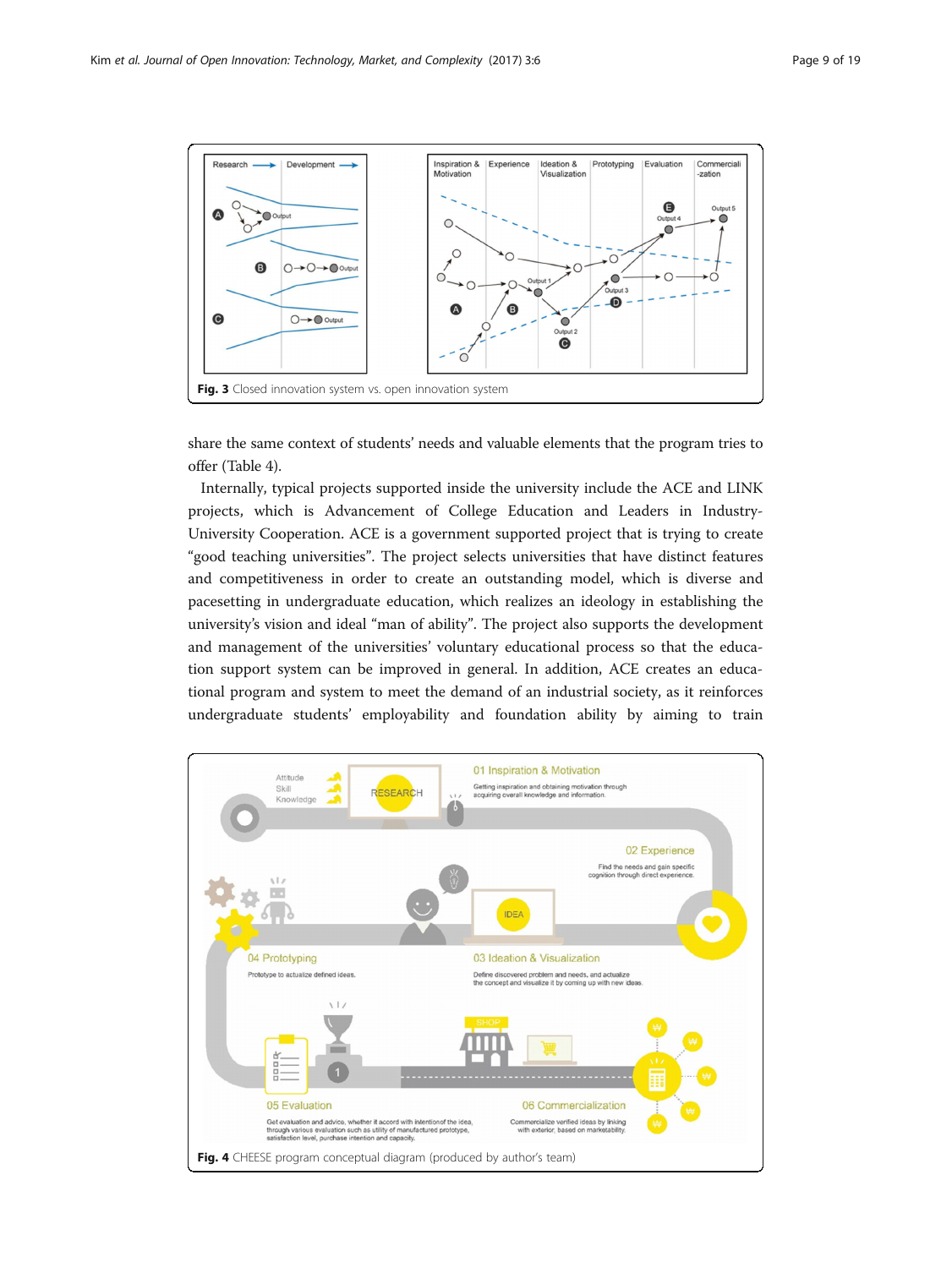|    | Steps of CHEESE<br>Program | <b>Activities</b>                                                                                                                                                                                                                                                             | Necessary requisites for<br>convergence exchange<br>based on Oganisjana (2015) |
|----|----------------------------|-------------------------------------------------------------------------------------------------------------------------------------------------------------------------------------------------------------------------------------------------------------------------------|--------------------------------------------------------------------------------|
|    | Inspiration & Motivation   | Getting inspiration and obtaining motivation<br>through acquiring overall knowledge and<br>information.<br>(Research of life style, trends, users, technology)                                                                                                                | Knowledge, other views on<br>life, inspiration & motivation                    |
|    | Experience                 | Find the needs and gain specific cognition<br>through direct experience.<br>(Field trip, town watching, seminars, workshops)                                                                                                                                                  | Experience,<br>intergenerational awareness                                     |
| 3  | Ideation & Visualization   | Define discovered problem and needs, and<br>actualize the concept and visualize it by<br>coming up with new ideas.<br>(Sketching, modeling, rendering, presentations)                                                                                                         | Problem solving, new ideas,<br>creativity                                      |
| 4  | Prototyping                | Prototype to actualize defined ideas<br>(3D Printing, mock-up, simulation)                                                                                                                                                                                                    | Creation                                                                       |
| 5. | Fvaluation                 | Get evaluation and advice, whether it agrees<br>with the intention of the idea, through various<br>evaluations such as utility of manufactured<br>prototype, satisfaction level, purchase intention,<br>and capacity.<br>(Test of usability/emotion/satisfaction, exhibition) | Advice, critical thinking,<br>support                                          |
| 6  | Commercialization          | Commercialize verified ideas by linking with<br>externals based on marketability<br>(Technology licensing, business linkage, foundation)                                                                                                                                      | New opportunities                                                              |

<span id="page-9-0"></span>**Table 4** Activities and necessary requisites for each step of CHEESE program

manpower in order to support the country's competitiveness through advancing undergraduate education for tech+ manpower cultivation (Table [5\)](#page-10-0).

The LINC project pursues the realization of a creative economy ecosystem, which enables universities and companies to grow together. It aims to create and diffuse various industrial cooperation leading models through supporting the industrial cooperation family company, achieving a 60% employment rate of local universities, and choosing industrial cooperation leading universities. For this, the model reinforces the support of breaking away from the engineering universities' center of industrial cooperation and foundation, and supports the creation of various leading models by giving modularized and dimensionalized support through local industry-based characterization. In addition, the LINC project enhances the possibility of maintaining industrial cooperation and reinforcing the role of industrial cooperation through restructuring the industrial cooperation-friendly system and phased business management. In other words, the project wants to create a business where companies put the universities' technology and human resources to use, and where universities reinforce the education and research capability that satisfy the industrial setting demand and forming characterization. These support projects were created to support students in gaining capability by linking internal and external activities. These projects include environmental support such as studios, idea competitive exhibition entry support, and prototype manufacturing support (Table [5](#page-10-0)).

Externally, there is a project supported by the Korean government for business and foundations related to creative manpower cultivation and creative economy vitalization. It consists of an integrated support system that links mentor connection, exhibition, prototype manufacturing support, and route to market in each step to the idea of commercialization from supporting an active environment such as studios. In addition,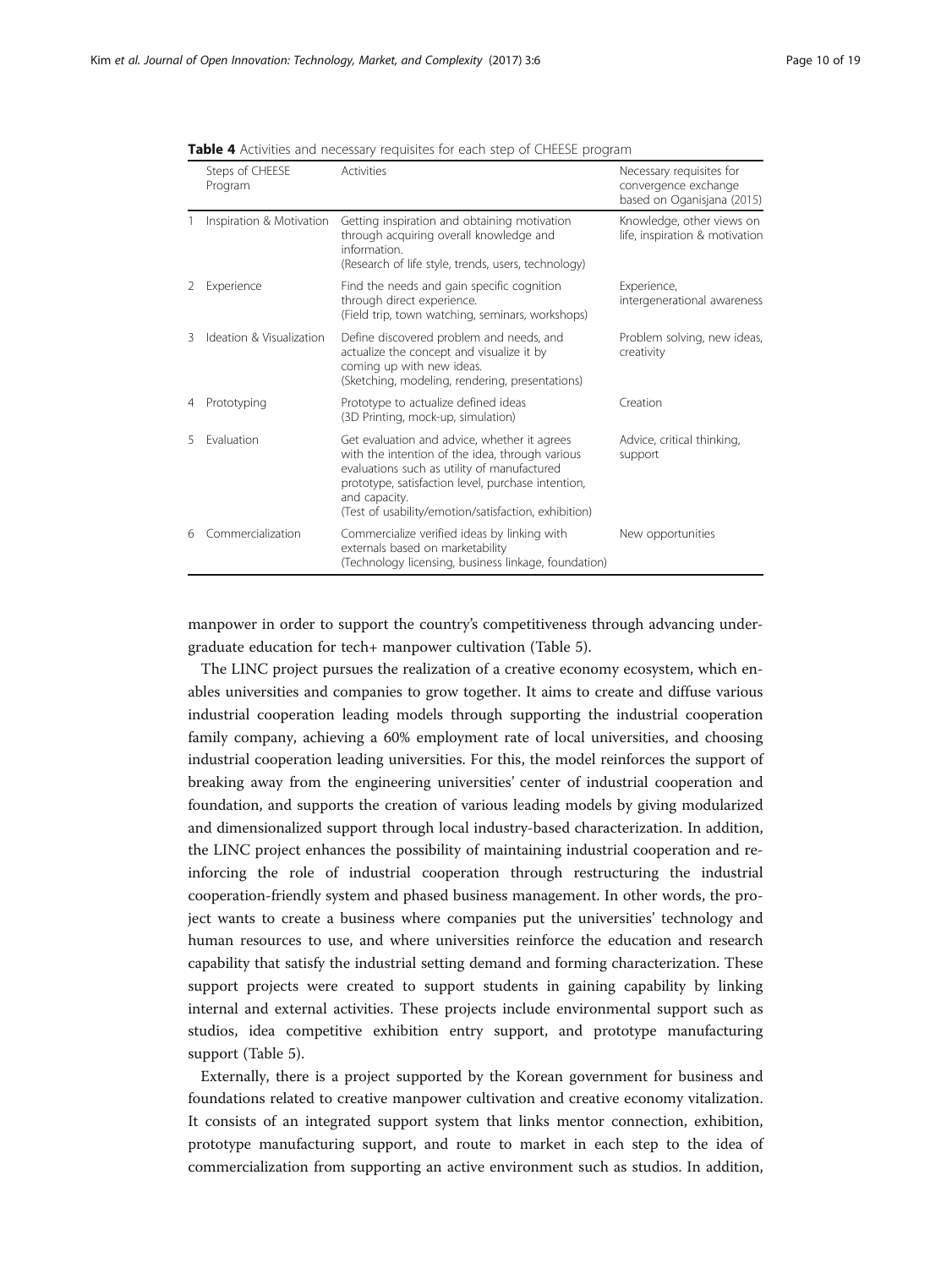<span id="page-10-0"></span>

|                |                                                          | Table 5 Content of business support in internal and external system of university in each steps of CHEESE program |                                                                                                               |                                                                                                        |                                                                                                                               |                                    |                                   |
|----------------|----------------------------------------------------------|-------------------------------------------------------------------------------------------------------------------|---------------------------------------------------------------------------------------------------------------|--------------------------------------------------------------------------------------------------------|-------------------------------------------------------------------------------------------------------------------------------|------------------------------------|-----------------------------------|
| Classification | <b>Business</b>                                          | Inspiration & Motivation                                                                                          | Experience                                                                                                    | Ideation & Visualization                                                                               | Prototyping                                                                                                                   | Evaluation                         | Commercialization                 |
| Internal       | <b>ACE</b>                                               | (educational environment)<br>Design studio                                                                        | Special lecture about<br>new technology                                                                       | Support for application<br>of invention and<br>competitive exhibition                                  |                                                                                                                               | KIT engineering fair               |                                   |
|                | NN                                                       | information from registered<br>business (family company)<br>Technology and activity                               | - Foundation education<br>Mentor and mentee<br>- Camp (invention,<br>foundation,<br>technology)<br>Field trip | application<br>and registration<br>- Various kinds of<br>- Support patent<br>competitive<br>exhibition | Financial support for<br>manufacturing prototype<br>- Support capstone design<br>(comprehensive design)<br>(foundation group) |                                    | -Technology licensing             |
| External       | cultivation (KDM)<br>Government<br>manpower<br>supported | Studio support                                                                                                    |                                                                                                               |                                                                                                        |                                                                                                                               |                                    |                                   |
|                | Design Awards                                            |                                                                                                                   |                                                                                                               | Design concept<br>award                                                                                |                                                                                                                               |                                    |                                   |
|                | Engineering<br>competitive<br>exhibition                 |                                                                                                                   |                                                                                                               |                                                                                                        | Invention/idea award                                                                                                          |                                    |                                   |
|                | Creative economy<br>exposition                           |                                                                                                                   |                                                                                                               |                                                                                                        |                                                                                                                               | evaluation award<br>Exhibition and | - Technology licensing<br>linkage |
|                | Government<br>foundation<br>supported<br>business        | Office support                                                                                                    | Mentor support                                                                                                |                                                                                                        | Production support                                                                                                            | Exhibition linkage                 | - Distribution linkage            |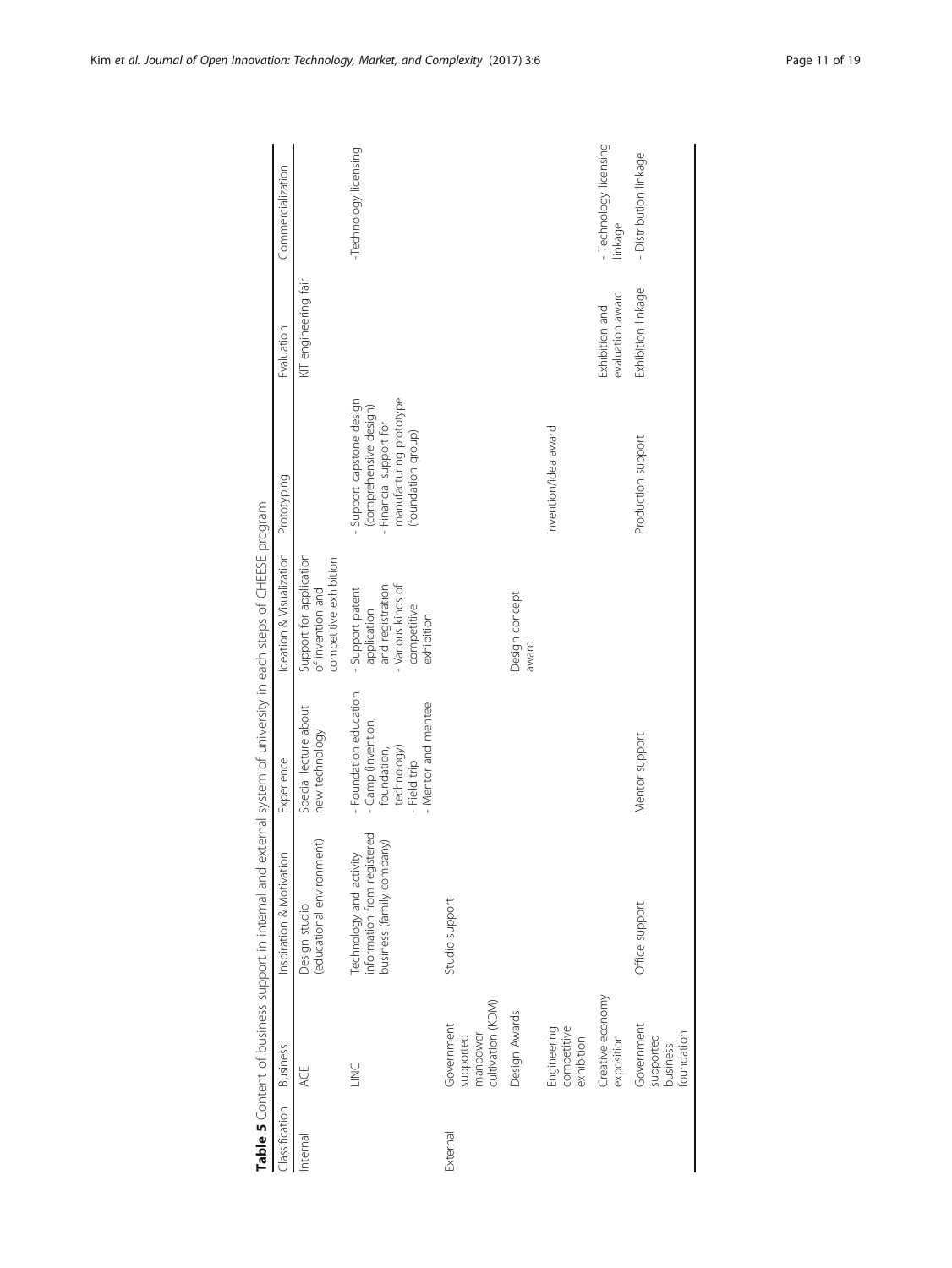there are various design awards and competitions for acknowledging differentiation and the standard of idea and possibility of realization. This project helps students to get to know the marketability. Occasionally, external companies affiliate themselves with commercialization when good ideas are discovered through those announcements and exhibitions. In terms of humans and material, the external support has larger expandability than university support systems. The external support is effective when university supported ideas are actualized. In the next section, we will examine what kind of activity and supports have been taken to perform the entire process through the following 2 cases, which were real outcomes of the proposed "CHEESE program" (Table [5\)](#page-10-0).

# Case 1: student A

**Outline** 

- Product name: Cleanse (Clens)
- Product description: "Clens" is a new concept of a disposable contact lens case that solves sanitation problems, including bacterial infections caused by unavoidable external touch such as lens tweezers and fingers. Clens is an item that uses the structure of small cymbals. When users push the bottom side to upwards, the feature stretches while embracing the finger, which enables users to wear the lens without the need for lens tweezers or touching the lens with fingers. As a result, users feel less bothered because there is no external touch and concerns of bacterial infection decreases. This product is ideal for those who highly regard sanitation and eyeball health.
- Project period: 2014.3.3~2015.05.18
- Major Performances: K-design Award prize; Reddot Winner award; creative intellectual property [design] commercialization support in 2014; acquired 4 design patents; submitted to Creative Economy Expo 2015; signed contract on linkage commercialization (Innovartis and MOU) (Fig. 5).

# Phased activity Caused by Proposed Model (CHEESE program)

Student A developed this idea from a club activity to solve the inconvenience she felt in her daily life. She actualized and developed the idea by utilizing the "CHEESE program"

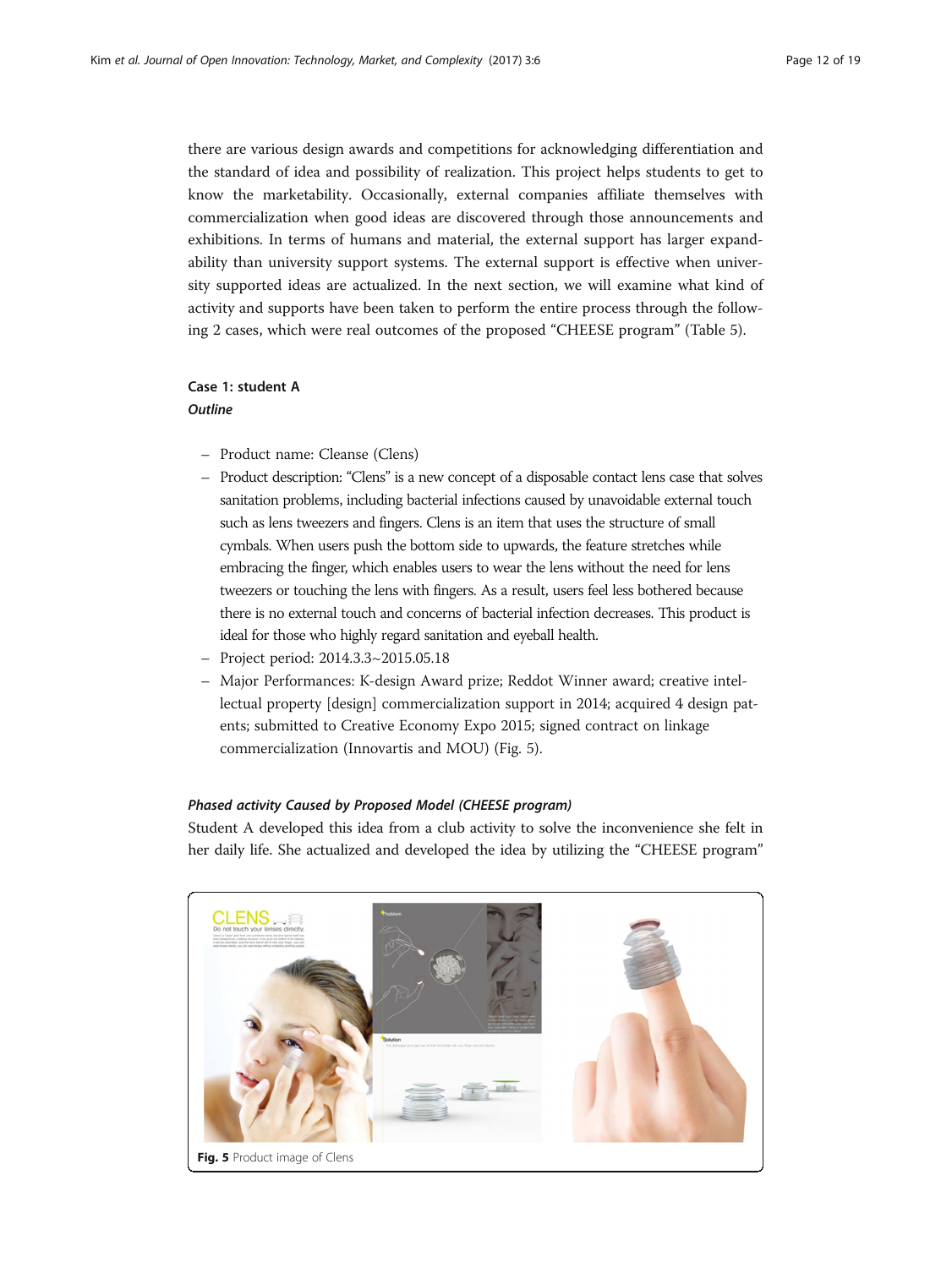<span id="page-12-0"></span>step-by-step and having a support system. The ideas realized in each step became a resource and basis for the project to be developed. A long and difficult process of developing new products could have been experienced due to the short-term outcome such as patent applications, awards, and exhibitions, and continuous stimulation with rewards was gained in every step.

① Inspiration & Motivation

The (internal) study of making ideas was done in the "laboratory resident" activity, which was supported by the ACE project. The laboratory activities created an environment for coming up with ideas, so participants were able to discuss the direction of the product's development. Through a regularly conducted idea verification time, the item for "hygienic lens container" was discovered (Table 6).

② Experience

(Internal open innovation) discovering problems by progressing research about development items and defining was processed through the "Start-up Club" activity, which was supported by the LINC project. Indirect experience in product development was obtained by gaining support to attend idea expositions, various exhibitions, or do market research (Table 6).

③ Ideation & Visualization

When an organized idea concept comes out, it is visualized to features such as modeling and rendering. The concept becomes ready to be applied to a claim and presented to others (Table 6).

(Internal open innovation) Attending global events can happen through the support of the LINK project in patent and intellectual property applications about idea (a) and international travel expenses for (b) design award attendance fees and awards. This linking between external and internal support systems helps makes students' ideas become more valuable (Table 6).

(External open innovation) The German "Reddot" Design Award, which is one of the world's three major design awards, is an opportunity to make ideas be verified at a world-wide level (only 5.1% of a total of 4761 attendants from 60 countries are selected as winners) and the ideas were submitted through the support of the university, and selected as a winner (2014.9.6) (Table 6).

④ Prototyping

The prototype becomes supported by being selected as a creative idea that is most likely to be commercialized. This process occurs by having the students apply for the "Creative

| Classification                  |                  | Inspiration & Experience Ideation &<br>Motivation | Visualization |  | Prototyping Evaluation Commercialization |
|---------------------------------|------------------|---------------------------------------------------|---------------|--|------------------------------------------|
| Internal open ACE<br>innovation |                  |                                                   |               |  |                                          |
|                                 | LINC             |                                                   |               |  |                                          |
| External open<br>innovation     | Design<br>Awards |                                                   |               |  |                                          |
|                                 | Creative<br>IP   |                                                   |               |  |                                          |
|                                 | Exposition       |                                                   |               |  | ٠                                        |

**Table 6** Open innovation activities in CHEESE program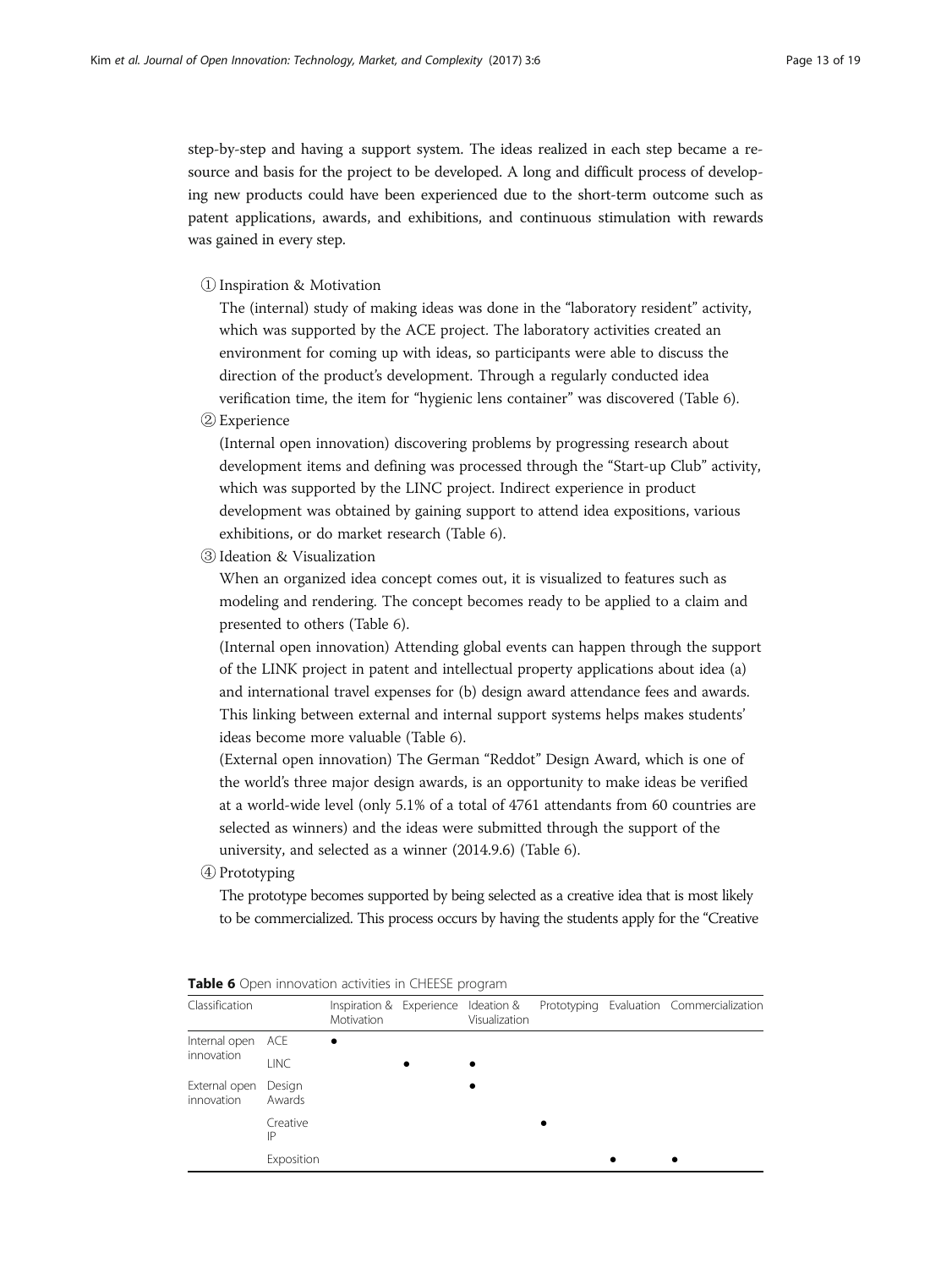Intellectual Property [Design] Commercialization Support Program (2014)", which is supported by the Small Business Administration and patent office. Prototyping is a stage where the idea is actualized from the concept, and production costs are directly invested into it. This makes this step important for students to go through (Table [6](#page-12-0)).

⑤ Evaluation

(External open innovation) Students had an opportunity to verify the possibility of idea commercialization through market research and evaluation by exhibiting in a creative economy exposition in 2015 at Seoul Coex, which was held by the support of several Korean government institutions and organizations, where creative economic activities mainly occur. By targeting people who participate in the exposition, the product's acceptance and attraction, results after evaluating the required improvements, design suitability, functional interest, and facilities of use were evaluated intensely. Participating in this exposition became an opportunity to examine the future progress of "commercialization", as the purchase intention and marketability was shown to be above average (Table [6](#page-12-0)).

⑥ Commercialization

(External open innovation) The German company "Innovartis", a leading idea commercialization specialist, visited the creative economy exposition in 2015. They signed an MOU as they considered the product "Clens" highly. In addition, they promised to cooperate and help serve actively commercialization enterprises or with the technology licensing that may occur in the future (Table [6](#page-12-0)).

# Case 2: student B **Outline**

- Product name: The changing face tissue case
- Product description: This cute shape tissue case not only acts as a case, but is also aware whenever the tissue pops up by utilizing Arduino and PIR sensors (Passive Infrared Sensor). The shape of the tissue case's eyes, which was designed with LED, changes according to the frequency of tissues popping up. This case intends to make users pay attention to the environment by inducing users to economize tissues.
- Progress period: 2014.9~2015.5
- Major Performances: Recipient of Gumi University's Eighth Invention and Founding Idea Competition Award (Creative Korea) and the World's Woman Invention Competition Award (KIWIE); acquired design patent; made a contract with GDP Design Company and MOU, as well as technology licensing (Fig. [6\)](#page-14-0).

## Phased activity caused by proposed model (CHEESE Program)

Student B also developed and actualized the idea by utilizing the step-by-step activity of the "CHEESE program" and support system. In this case, the prototyping stage was supposed to be the main consideration, but the product was a developed working mock-up that considers both hardware and software through the design and technology convergence educational program. This experience shows that by going through the process of making an actual real activation and improving it in creative education, the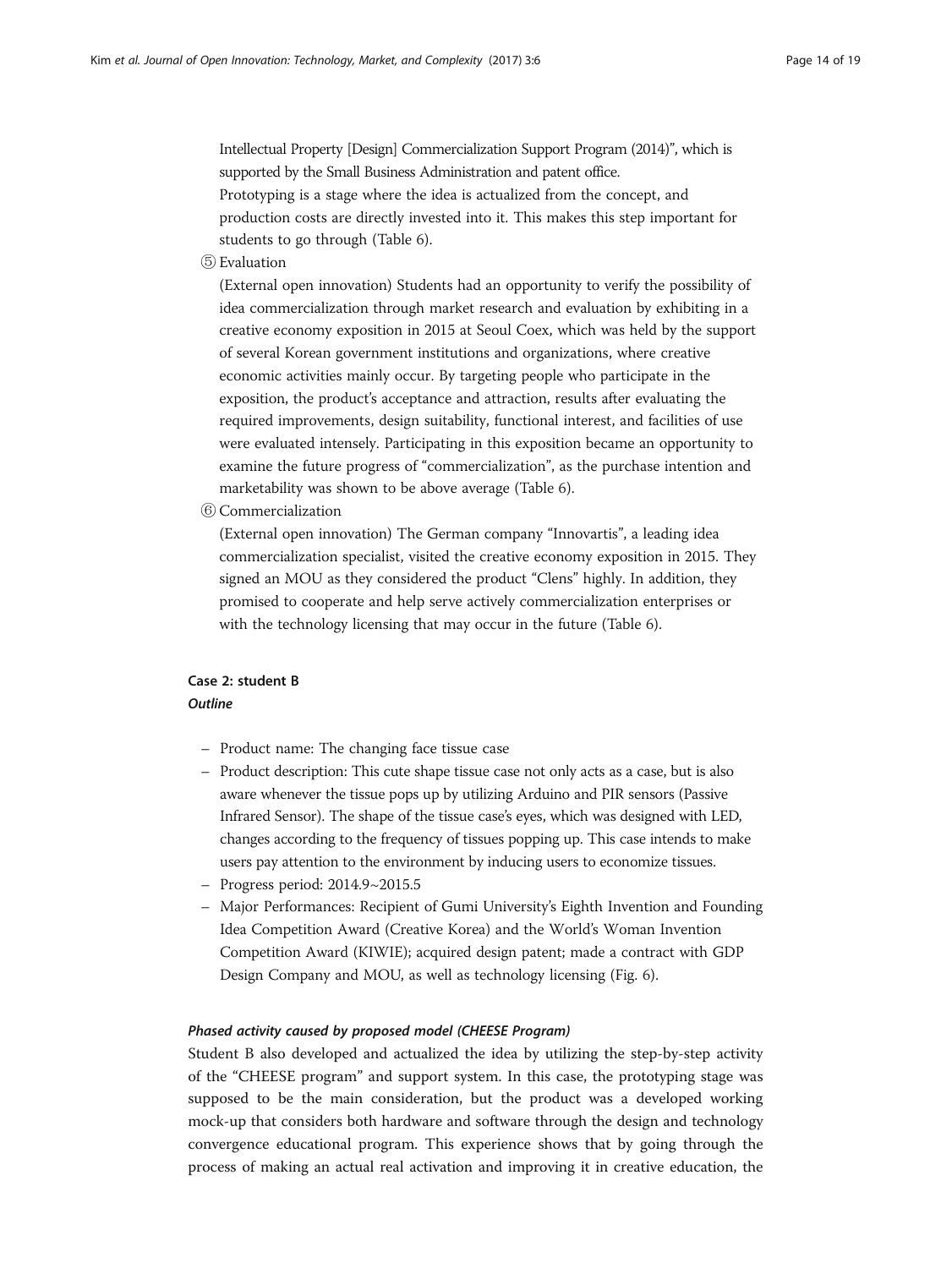<span id="page-14-0"></span>

commercialization of ideas is very important. The students experience a practical way of adding more value into creative ideas by utilizing technological ideas that only exist in imagination. In this case, short-term achievement was also gained in every stage (patents, awards, exhibitions), and outcomes were achieved by following technology licensing for commercialization.

① Inspiration & Motivation

(External) The students get stimulus and are inspired by continuously discovering ideas through various seminars and exhibitions that are was held by district design promotion institutions DGDC (Daegu Gyeong-Buk Design Center). The students also do idea excavating and project activities by acting as a KDM member (Korea Design Membership: system which selects design-related students who have competitiveness), which links school activities with international activities (Table 7).

② Experience

(Internal) Many students worked together as a team through the "Start-up club" activity, which was supported by the LINK project. The students worked together on a theme of idea excavating utilizing 3D printing. One of the individual ideas, the tissue case, was selected, which was then quickly prototyped. The idea was actualized through numerous 3D printing experiments. This process became an opportunity and experience to verify ideas freely through utilizing 3D printing support, not just in the laboratory, but also in the university (Table 7).

③ Ideation & Visualization

(Internal) Design rights were applied through patent and intellectual property applications. This was supported by the LINK project. (2015/2/5) (Table 7).

④ Prototyping

| Classification     |                   | Inspiration &<br>Motivation | Experience | Ideation &<br>Visualization | Prototyping | Evaluation Commercialization |
|--------------------|-------------------|-----------------------------|------------|-----------------------------|-------------|------------------------------|
| Internal           | <b>ACE</b>        |                             |            |                             |             |                              |
| open<br>innovation | <b>LINC</b>       |                             |            |                             |             |                              |
| External<br>open   | Design<br>Awards  | $\bullet$                   |            |                             |             |                              |
| innovation         | Creative<br>Korea |                             |            |                             |             |                              |
|                    | <b>KIWIE</b>      |                             |            |                             |             |                              |

|  |  | Table 7 Open innovation activities in CHEESE program |  |  |  |  |
|--|--|------------------------------------------------------|--|--|--|--|
|--|--|------------------------------------------------------|--|--|--|--|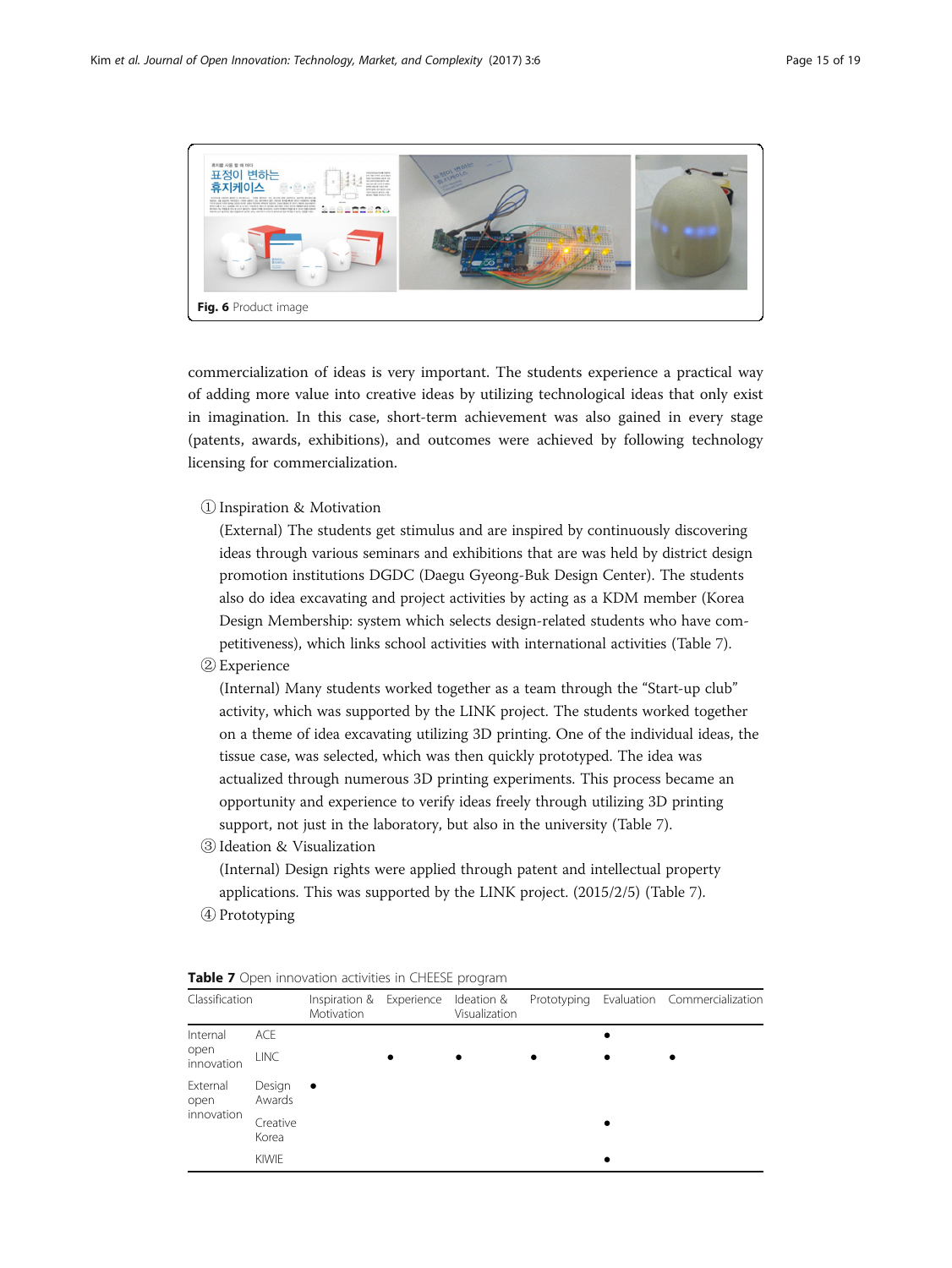(Internal) prototype production was supported by the Foundation Club activity, which was supported by the LINK project. Flaws were reformed after a number of test productions for continuous operations from the idea stage (Table [7\)](#page-14-0).

⑤ Evaluation

(Internal open innovation) In the university, the KIT Engineering Fair is held once a year. The KIT Engineering Fair is an exhibition which enables students to present their research outcomes. Through this exhibition, the companies and individuals have an opportunity such as cooperating together and presenting awards to projects that had outstanding results. The participants also can look at valuable ideas or technology. The developed tissue case was selected as an outstanding product and was selected for a competitive exhibition. In addition, the expenses associated with applying for the competitive exhibition was supported through the ACE project (Table [7\)](#page-14-0). (External open innovation) The project obtained a participation award from Creative Korea in 2014, and a Silver Award and Dongguk University Chancellor Award from 'KIWIE (Korea International Women's Invention Exposition) in 2015, which was sponsored by the Korean Invention Institute (Table [7\)](#page-14-0).

⑥ Commercialization

(Internal/External) A stake contract was completed with the GDP Design Company, which is a family company that made an agreement with Kumoh National Institute of Technology through the KIT Engineering Fair in 2015. A technology licensing fee was given after technology licensing in order to commercialize the product in 2015. The project was also paid according to the idea's share ratio (Table [7\)](#page-14-0).

# Results and discussion: academic contribution & implication

The suggested CHEESE program model was conducted, targeting upper level undergraduate students who are studying in industrial engineering design from 2013 to 2015. Every year, the activity result has obtained better outcomes, as it is shown in the graph below (Fig. 7). This means that the program, which was systematically built for supporting the activity in each step for developing one's own ideas, helped students to become stimulated for creative activities. In particular, the increased number in competition is highly significant in terms of preparing the opportunity, as students refine their ideas and receive objective verification on their ideas through external showcases. When a new program based on open innovation has applied, it was confirmed that students' creative talents and their ability in actualizing their ideas have improved. This is an academic contribution of open Innovation as a new model of educational program.

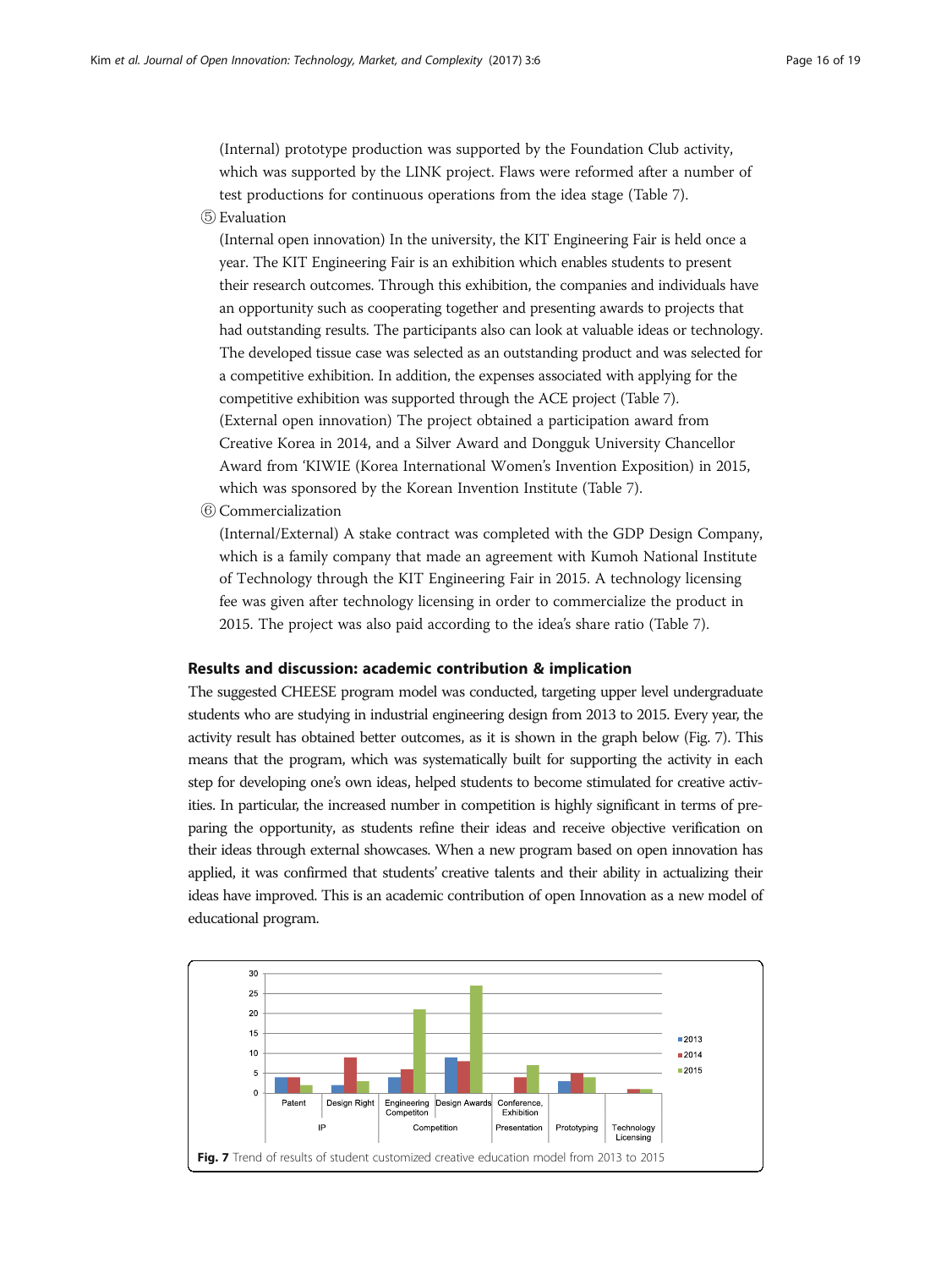The graph was created in order to observe each category. It shows that a total of 31 patents were applied in 3 years (10 cases of patents and 14 cases of design rights were registered). This created a 77.42% productivity achievement ratio of application contrast. The number of ideas that was applied to competition was 165 with 75 cases among them awarded. This forms a success rate of 45.45%, an industrial competitive exhibition rate of 72.09%, and a design award rate of 36.07%. In the case of design awards, 5 cases among the 44 cases were international awards, which achieved in drawing global level ideas in the short-term. In addition, the engineering based industrial design convergence program performance result showed outstanding performance in engineering competitive exhibitions. This shows that it is more effective when design thinking or technology is used in projects. The projects that were supported for making prototypes were able to bring linking results such as presenting in exhibitions and conferences or awards in competitive exhibitions and technology licensing. Unlike the existing convergence program, which consists of a postgraduate course, it is shown that there is a possibility of continuous development in the proposed model, in terms of having a self-regulation undergraduate program. However, even though there were numerous challenges in the extent of arranging idea concepts, considering the characteristics of a creative educational model in undergraduate studies, it has been proven that there is a limitation in the actual business associated activities such as foundation or commercialization. There is an obvious difference from the result of standardizing differentiated ideas to making products that consider the actual development and marketability. It is shown that there is need for designing an advanced program to support it. If an improved model is developed that links undergraduate programs and postgraduate programs, good results could be obtained (Table 8).

In summary, the three related fields through the proposed model are interconnected to form a virtuous cycle structure. Open Innovation, in which the demand for industry and students is composed of internal/external systems, is embodied as a customized education program. Eventually, students who experience these programs improve their adaptability to the industry. It becomes the basis for building relations between industry, government, and schools (Fig. [8\)](#page-17-0).

|                      |               |              | 2013           | 2014           | 2015           | Total |
|----------------------|---------------|--------------|----------------|----------------|----------------|-------|
| Patent               | Patent        | Application  | 5              | 7              | $\overline{2}$ | 14    |
|                      |               | Registration | $\overline{4}$ | $\overline{4}$ | $\overline{2}$ | 10    |
|                      | Design right  | Application  | $\overline{2}$ | 9              | 6              | 17    |
|                      |               | Registration | 2              | 9              | 3              | 14    |
| Competition          | Engineering   | Application  |                | 8              | 28             | 43    |
|                      | Competition   | Awards       | $\overline{4}$ | 6              | 21             | 31    |
|                      | Design Awards | Application  | 12             | 19             | 91             | 122   |
|                      |               | Awards       | 9              | 8              | 27             | 44    |
| Presentation         | Exposition    |              | ٠              | 3              | ٠              | 3     |
|                      | Conference    |              |                |                | 7              | 8     |
| Prototyping          |               |              | 3              | 3              | $\overline{4}$ | 12    |
| Technology Licensing |               |              |                | 1 (MOU)        | 1 (Contract)   | 2     |

|  | Table 8 Performances of CHEESE program in 3 years |  |  |  |  |
|--|---------------------------------------------------|--|--|--|--|
|--|---------------------------------------------------|--|--|--|--|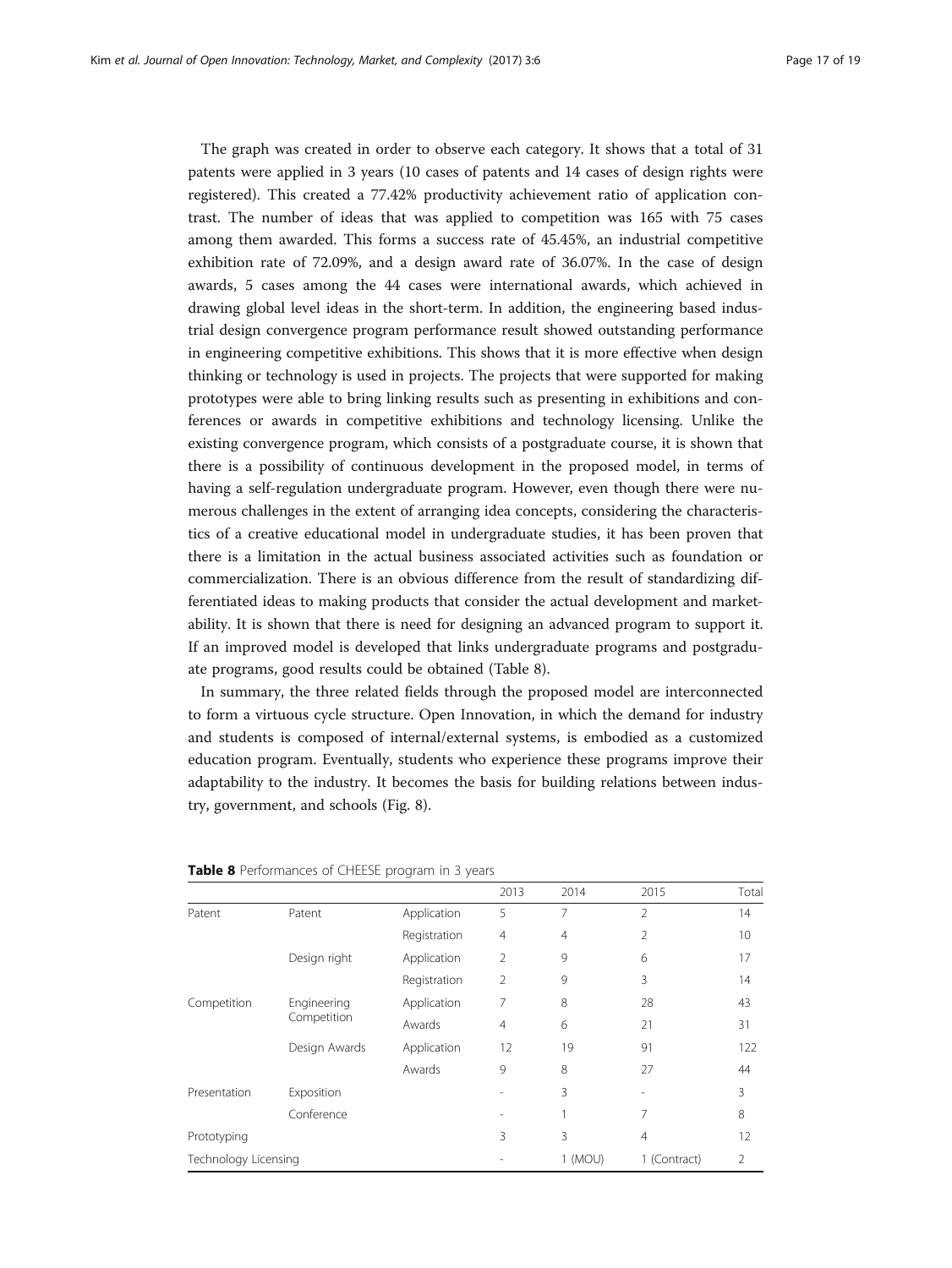<span id="page-17-0"></span>

# Limit & conclusion

This study had a test operation after the CHEESE program was designed. There are limits to generalization and standardization due to insufficient cases as it is conducted for specific volunteered students. Also it has not been able to apply the needs of industry in depth as it is made in the undergraduate course.

The CHEESE program is a creative convergence education based on open innovation where new systems and management methods are prepared to cultivate talented people that are needed in a creative economy era. The functions of the proposed concept, "Student Customized Creative Education Model", are as follows:

- 1. Conceptualization of creative education model that cultivates creative people to improve their intellectual added value and recreate knowledge needed in a creative economy (intellectual based) era.
- 2. This model will cultivate convergence ability, which gives solutions based on overall knowledge that considers the market, technology, and users in a balanced way, in order to solve complicated problems that occur in the field.
- 3. The model will allow students to obtain experience and encourage confidence through a series of practice processes that plan, design, produce, and evaluate in a self-directed way based on acquired knowledge.
- 4. The model will encourage leadership that constructs opportunities while linking the internal and external parts of university supporting projects, as well as effective and efficient communication and management of team work in each stage.

For students, the most meaningful aspect of this proposed model is actualizing and developing their own ideas, as well as being able to realize the professional process that is more than just the level of thinking ideas. In addition, the project helps students overcome various challenges and provides other opportunities by having students obtain long-term outcomes, while receiving short-term stimulus, encouragement, and rewards from the overall supporting system.

#### Acknowledgement

This research was supported by the MSIP(Ministry of Science, ICT and Future Planning), Korea, under the ITRC (Information Technology Research Center) support program(IITP-2016-H8601-16-1011) supervised by the IITP (Institute for Information & communications Technology Promotion).

#### Authors' contributions

SK planned and organized the educational curriculum, CHEESE program. HR and HA made interviews to volunteered students in Kumoh National Institute of Technology. Three authors analyzed and reviewed the paper. All authors read and approved the final manuscript.